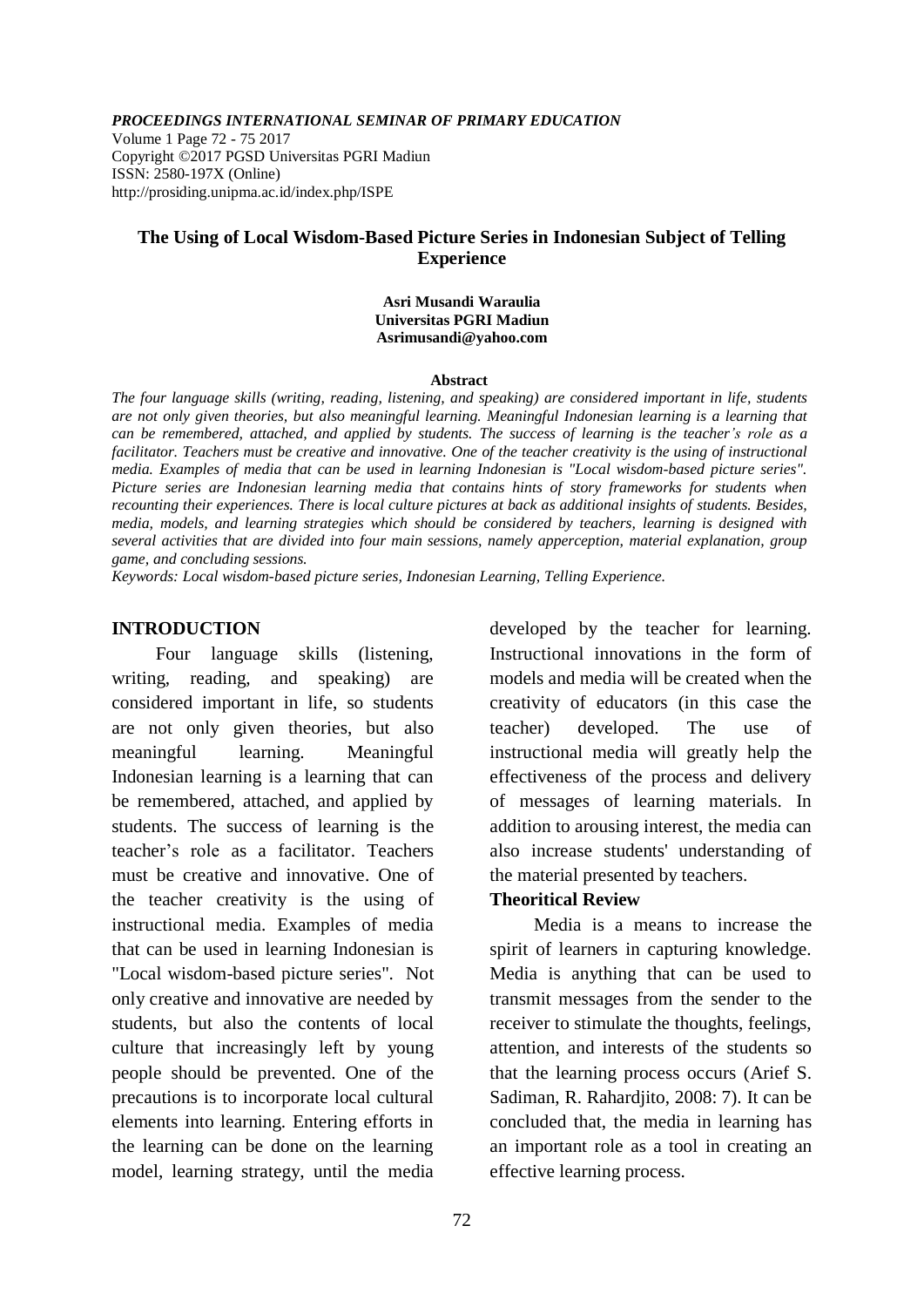Benefits of learning media according to Arsyad (2009: 26) are as follows: (1) can clarify the presentation of messages and information that can be facilities of the process and learning outcomes, (2) can improve and direct the students' attentionin order to generate learning motivation, (3) can overcome the limitations of the senses, space, and time, and (4) can provide students with similar experiences about events in their environment. From some of these opinions, it can be concluded that the definition of instructional media is anything that can be used to distribute messages (learning tools and materials) that stimulate the attention, interest, and activeness of students in learning activities to achieve learning objectives.

Thus, it can be concluded that the image media is a shaped medium and in its selection emphasizes the authenticity and simplicity of the image, in order to assist students in developing language skills, art activities, and creative statements in storytelling, dramatization, reading, writing, and helping them interpret and remember the contents of the material.

Culture-based education is divided into three types: 1) learning about culture, 2) learning with culture, and 3) learning through culture. Learning about culture can be interpreted as placing culture as a field of science. In addition, the culture is studied in a particular subject and not integrated with other subjects. Secondly, culture-based learning is learning with culture. Learning with culture occurs when culture is introduced to students as a way or method for studying a particular subject. Thirdly, learning through culture is defined as a method that provides an opportunity for students to demonstrate the attainment of the understanding or meaning. It creates in a subject through a variety of cultural manifestations. Of the three kinds, the selection of culture-based learning can be tailored to the subjects and teaching materials that will be submitted to students.

Local wisdom-based picture series is an Indonesian language learning media in the form of a card with one side illustrating the sequence of recounting experiences from the material telling experience and the other side there is a picture of historical places and has a culture that is around students. The use of consecutive word media based on local culture will be more effective when balanced with the use of interesting methods and learning strategies.

## **METHODS**

The writer writes this article using descriptive method. Descriptive method is a method in research. Descriptive research is a form of research intended to describe the phenomena that exist, both natural and man-made. According Sukmadinata (2006: 72), the phenomenon can be the form, activity, characteristics, changes, relationships, similarities, and differences between phenomena with one another phenomenon. This descriptive study, no treatment given or controlled and no hypothesis test as in other studies.

### **DISCUSSION**

Learning media will help the learning process more interesting. In addition, the media not only making learning more interesting, but also helping teachers make learning more meaningful for students. The use of Local wisdombased picture series will be more effective when balanced with the use of attractive learning strategies. Here is an example of applying a media card in sequence based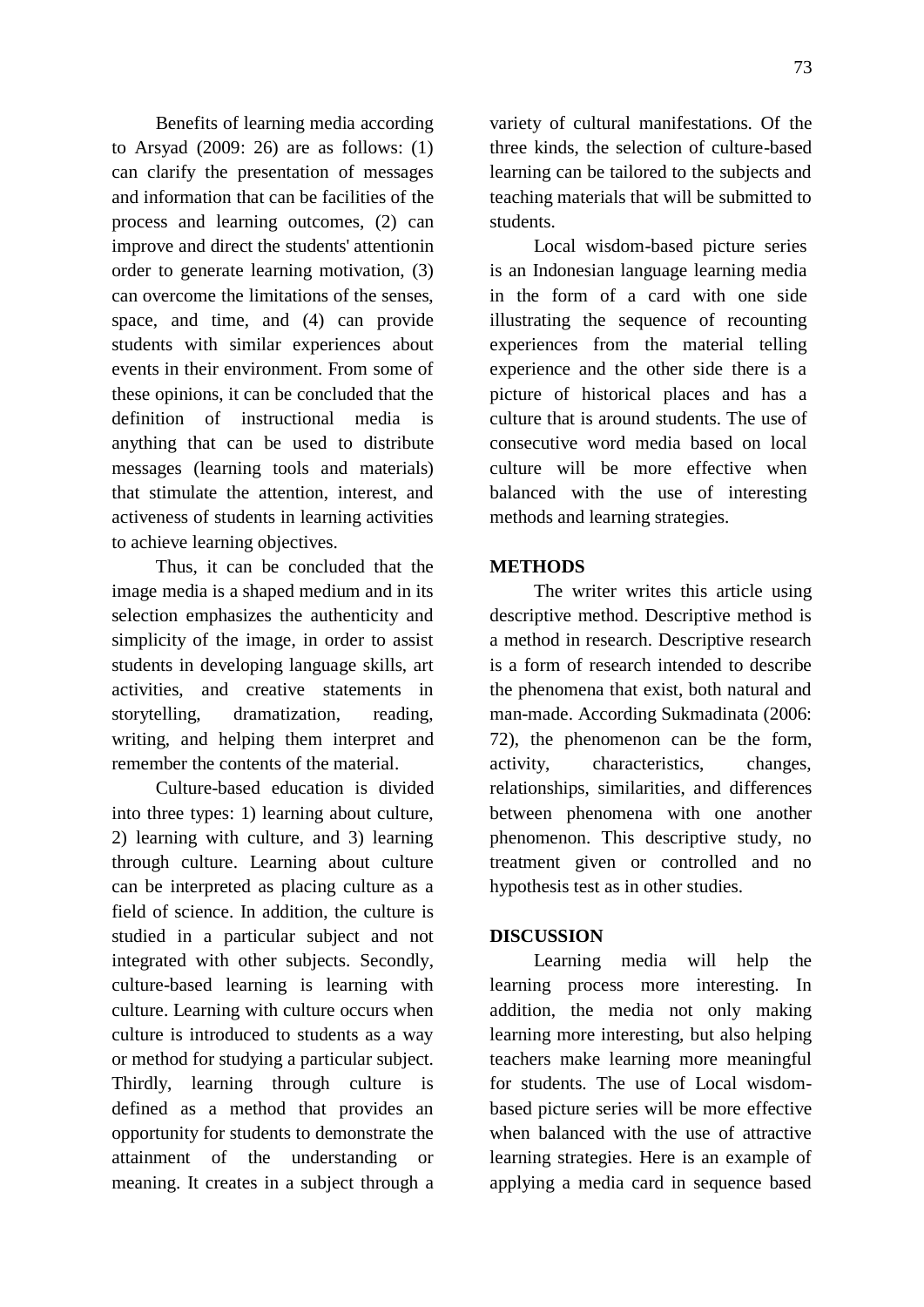on local culture in learning Indonesian KD describes the place of Class III. Learning begins with apperception, followed by material description describing the place. After the material is conveyed, the students are invited to play with the learning media of sequential cards based on local culture. This game does not just play, but this game has a lot of value contained. The game using Local wisdombased picture series is done in groups. After performing the game, students work on several individual tasks to find out how much students' understanding of the material has been discussed. The last activity is the conclusion of learning. Description of learning activities in detail as follows:

## **1. Apperception Sessions**

This first session begins by taking the time and asking for students' news first. In addition, it can be by asking for historical places ever visited, especially with the historic place closest to home or school students. For example if in Ngawi, Pendem Castle and Trinil museum are recommended as historical places. Other examples include the Kresek Monument in Madiun, Ceto Temple in Karang Anyar or any other places the student has ever visited. This aims are to make students more familiar and learning can be fun. In addition, students recalled the experience of historical and cultural places around them.

## **2. Material Explanation Session**

This second session is giving material about describing the place. Giving material is done in a joyful learning. The teacher explains the material, gives one example, and then asks another sample to the student. The

teacher describes how to tell a story, how to choose the right words, how to string a coherent sentence, and historical or cultural places around them. After that, the teacher asks the students about the places they've visited as an example. This activity aims to arouse students' memory of the place name, location, function, and what culture they know about the place. Sampling of these students aims to contribute to learning. Students will become active and eager.

# **3. Group Game Sessions**

This group game aims to apply what has been described in the second session. This group game utilizes Local wisdom-based picture series. Group game sessions consist of two activities. The first is the sort of picture sequencing activity, which is the answer of the questions given by the teacher. The second is the activity of telling the story in front of the group. The procedures of the game is as follows: a) students are divided into four groups (red, green, yellow, and blue); (b) each group receives a card from the teacher; (c) before sorting cards, each group discusses the place; (d) each group appoints one group member to be group ambassador; (e) each group sort the picture (which is the answer) according to the questions the teacher has given, so the card outlines the content of their experience naturally, which is the conclusion of the material already discussed together; (f) group ambassadors with the speed of attaching cards that have been sorted to the board; (g) card corrections that have been compiled by each group with teacher guidance; (h) The fastest